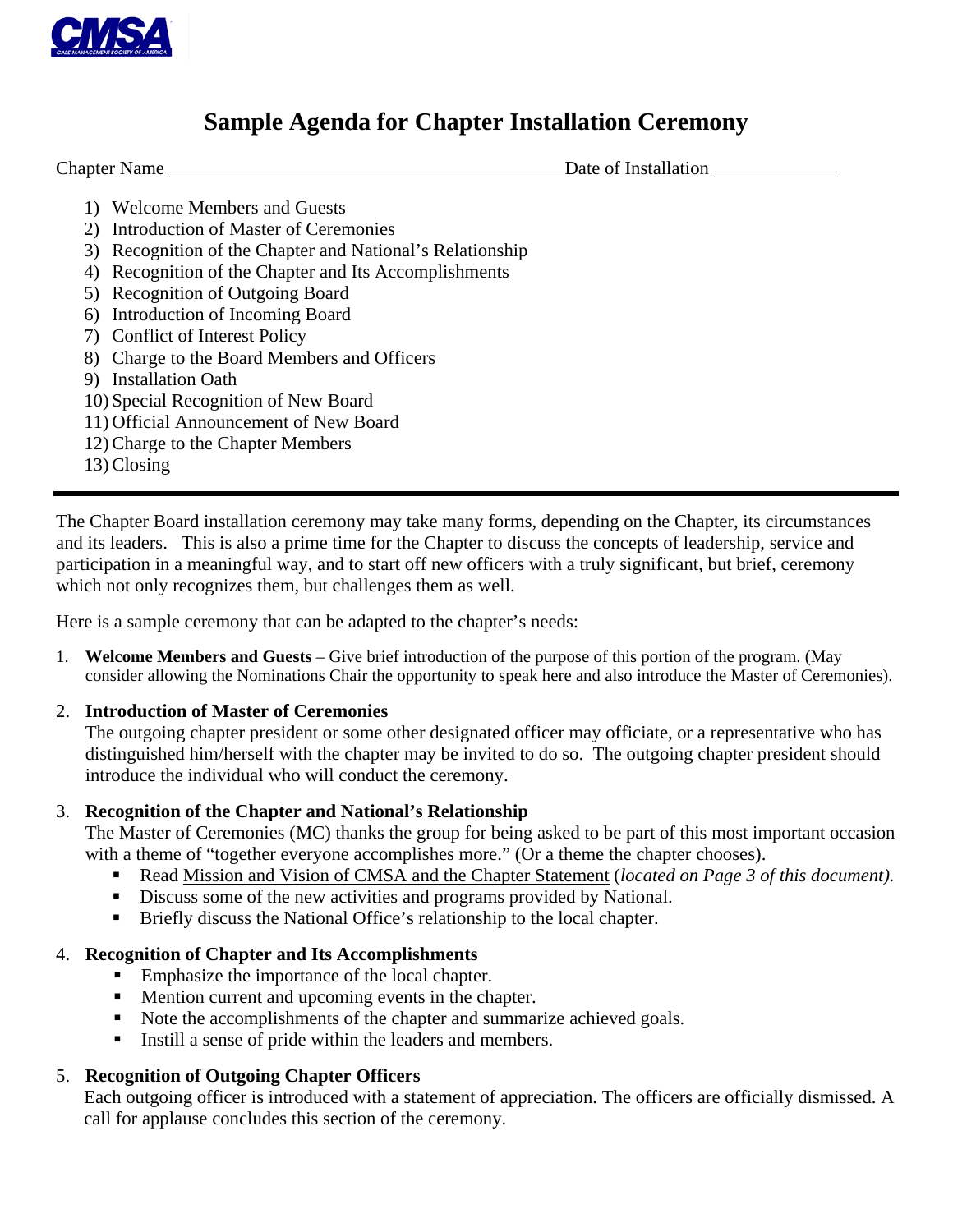#### 6. **Introduction of Incoming Officers.**

Master of Ceremonies continues, "Now it is my privilege to introduce your leaders for this next year. Here are the leaders you have elected to serve as your officers for (term of office)."

- Each board member is then introduced with a brief summary of their background and bio.
- **Introduce President last.**
- 7. **Conflict of Interest Policy** read the Conflict of Interest Policy and ask each incoming Board Member to sign a copy. *A sample copy can be found on page 4 of this template.*

#### 8. **Charge to the Board Members and Officers**

Read the Charge to the incoming Board Members. See sample Charge to Board Members and Officers on *page 5.* 

- 9. **Repeat the Installation Oath for each officer.** Sample found on *page 6*. This Installation can also be created into a **Certificate** format for each Board Member to take with them. Ahead of time, insert the information into the blanks and format as a professional looking document.
- 10. **Special Recognition –** use this time for the pinning of the incoming board or any special gifts or ceremony that is used to welcome and recognize the new board. Ideas include: board pins, flowers, certificates, etc….
- 11. **Exchange of Gavel from past president to incoming president** (or any type of ceremony that shows a transition).
- 12. **Gift exchange from new president to past president**  certainly optional, may want to give a short acknowledgement in words instead of gifts, etc…
- 13. **Announcement of Official Officer Installation:** As the *(title)* of the of the *(chapter name)* , I hearby declare you to be officially installed as the Board of Directors for the *(term year)* .

Congratulations to each of you!

14. **Charge to the Chapter Members.** Master of Ceremonies continues with a Charge to the Members. *See Page 7 for a sample script.* 

#### 15. **Closing**

Master of Ceremonies: "Thank you, I would like to ask your new president to end this installation with a few introductory remarks as he/she starts the new-year."

(Sample closing statement)…..New president to newly installed officers and directors:

"With interested members, dedicated officers and directors working together toward growth in professionalism and continued communications I am confident we will achieve much success in the year ahead. As president, and with the powers vested in me, I now declare you installed in your respective offices and directorships. My heartiest thanks and congratulations to all of you."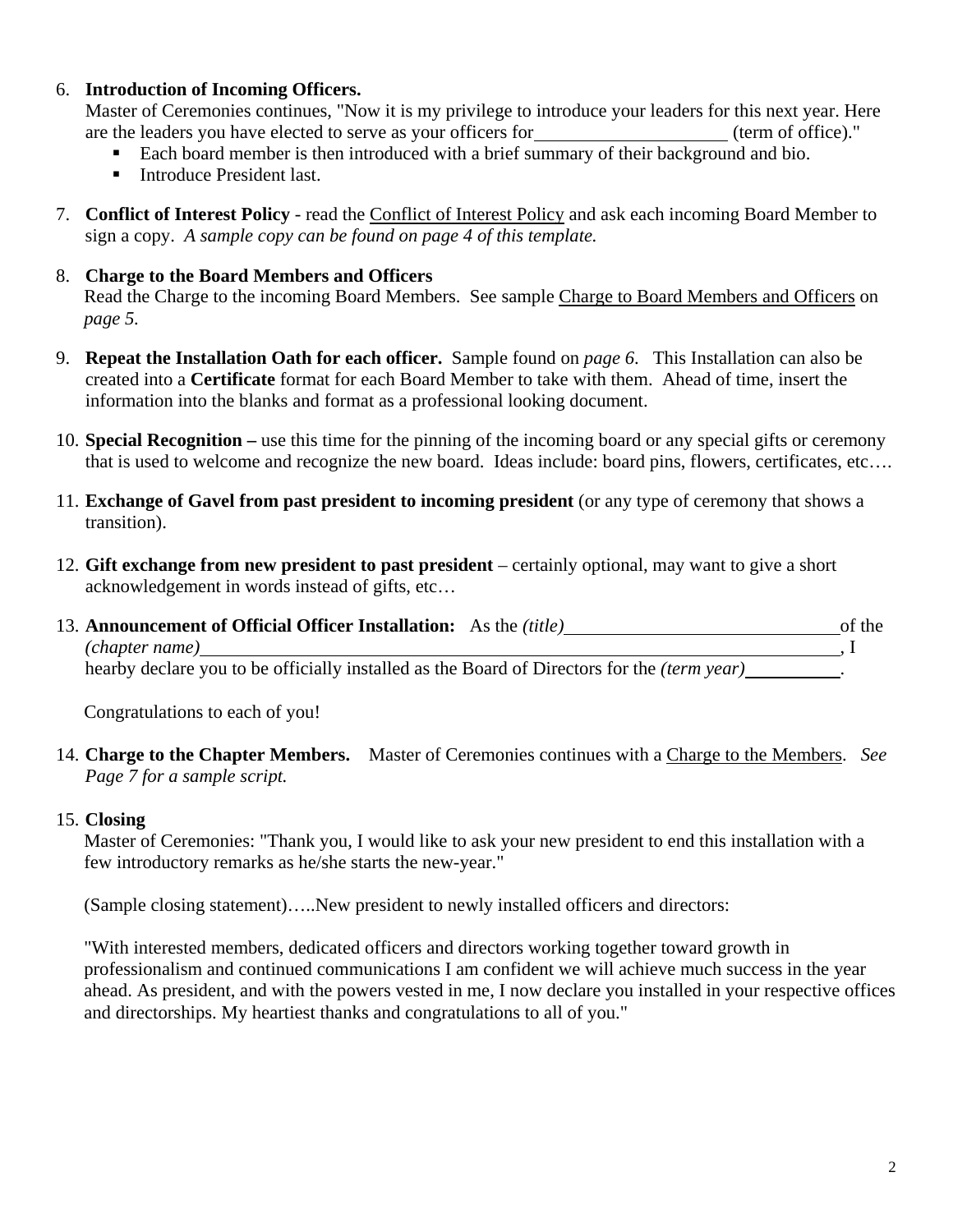

### **CMSA Mission**

Advancing Case Management…To promote the growth & value of case management and to support the evolving needs of the case management professional.

# **CMSA Vision**

To be the premier association for case management and the case management professional.

**Values:** Committed to professional excellence, we value:

- Our clients and our ability to respond to their needs.
- Continuous learning and professional development.
- New paradigms of service and delivery and the opportunities they provide for our continued role in effective delivery of case management services.
- The use of technology to enhance our jobs, our organizations, & the communities we serve.
- Opportunities for networking for us to meet, communicate, and collaborate.
- The leadership role of the Case Management Society of America.
- The Association's efforts to help us strengthen our roles as key players in the effective delivery of medical services.
- The role of the Association in the development of the case management profession.

### **Chapter Statement**

The purposes for which the (chapter name) is organized to assist in all legal ways the Case Management Society of America, Inc., as a chapter thereof and whose Bylaws it endorses, and assist in providing the means by which persons and firms offering services or products within or to the health care case management profession may voluntarily coordinate their efforts to advance the profession in all respects. To this end,  $(chapter name)$ , among other activities, shall endeavor to:

1. Provide the opportunity for the exchange of experience and opinions through discussion, study and publications.

- 2. Promote the professionalism, science and recognized scope of the practice of case management.
- 3. Provide a forum and assist in unifying professionals actively engaged in case management.
- 4. Educate its members, health care delivery system, payer communities, and the public in the advancement and improvement of quality care, professionalism, costs/benefit effectiveness, and health benefits of case management.
- 5. Encourage consistent professional standards of performance, competence, service and conduct of professional case managers and those supporting case management.
- 6. Promote the public stature and respect accorded the case management practice while meeting the best interests of practitioners and the public.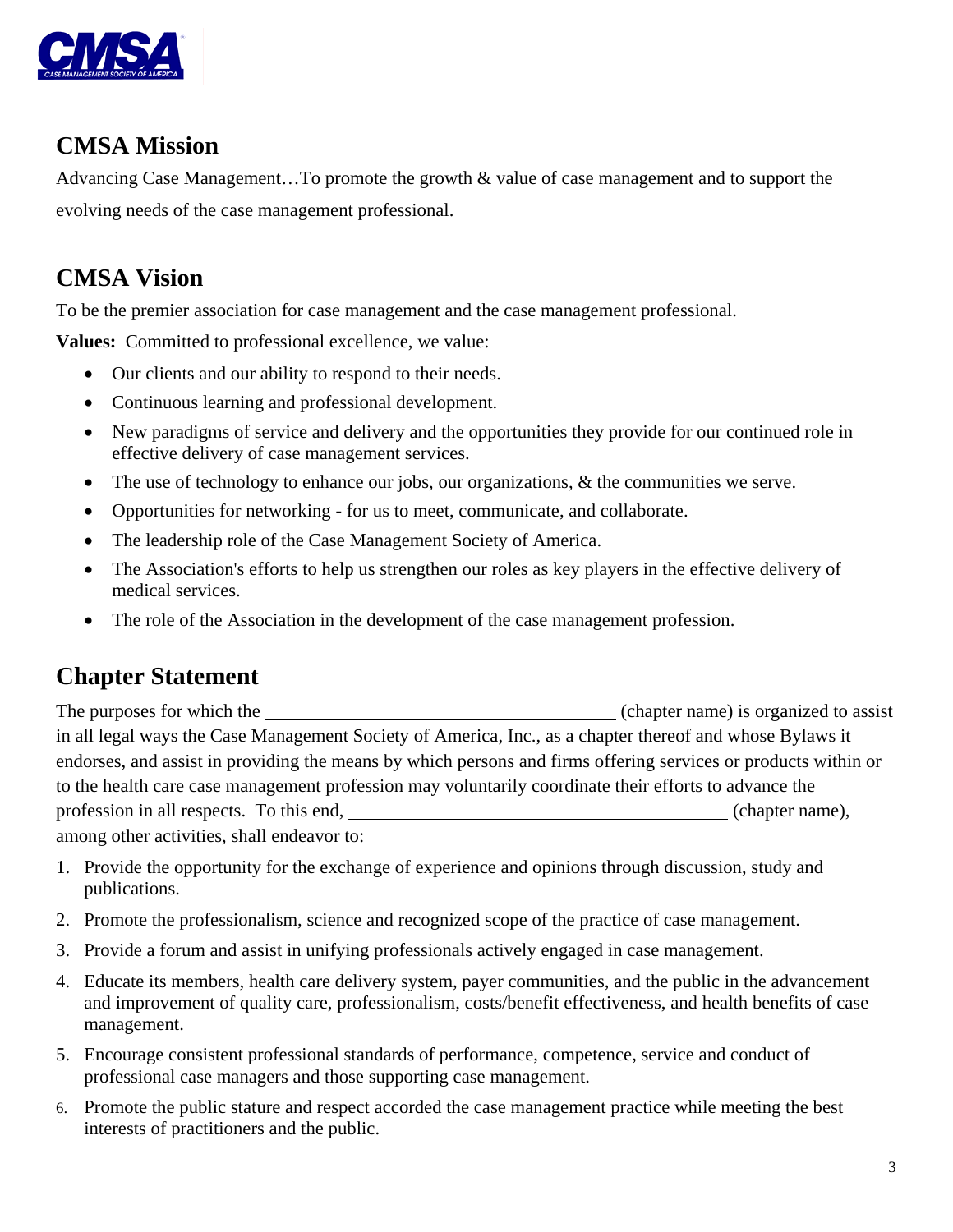

## **CONFLICT OF INTEREST POLICY & STATEMENT**

### *Conflict of Interest Policy*

No board member shall use his/her position, or the knowledge gained therefrom, in such a manner that a conflict between the interest of the organization or any of its affiliates and his/her personal interests arises.

Each board member has a duty to place the interest of the organization foremost in any dealings with the organization and has a continuing responsibility to comply with the requirements of this policy.

Board or committee members may not obtain for themselves, their relatives, or their friends a material interest of any kind from their association with the organization by virtue of their Board or Committee position.

If a board member has an interest in a proposed transaction with the organization in the form of a significant personal financial interest in the transaction or in any organization involved in the transaction, or holds a position as, director, or officer in any such organization, he/she must make full disclosure of such interest before any discussion or negotiation of such transaction.

Any board or committee member who is aware of a potential conflict of interest with respect to any matter coming before the board or committee may be excused during the discussion and/or voting periods in connection with the matter.

### *Disclosure*

To implement this policy, board members of the organization will submit annual reports on the attached forms and, if not previously disclosed, will make disclosure before any relevant board or committee action.

These reports will be reviewed by the Executive Committee, which will attempt to resolve any actual or potential conflict(s) and, in the absence of resolution, refer the matter to the Board of Directors.

### *Conflict of Interest Statement*

I have read and understood the statement of policy regarding conflicts of interest.

To the best of my knowledge and belief, except as disclosed herewith, neither I nor any person with whom I have or had a personal or business relationship is engaged in any transaction or activity or has any relationship that may represent a potential competing or conflicting interest, as defined in the statement of policy.

Further, to the best of my knowledge and belief, except as disclosed herewith, neither I nor any person with whom I have or had a personal, business, or compensated professional relationship intends to engage in any transaction, to acquire any interest in any organization or entity, or to become the recipient of any substantial gifts or favors that might be covered by the statement of policy regarding conflicts of interest.

- (A) Without exception
- (B) Except as described in the attached statement

Signature: \_\_\_\_\_\_\_\_\_\_\_\_\_\_\_\_\_\_\_\_\_\_\_\_\_\_\_\_\_\_\_\_\_\_\_\_\_\_\_\_\_\_\_\_\_\_\_\_\_\_\_\_\_\_\_\_\_ Date: \_\_\_\_\_\_\_\_\_\_\_\_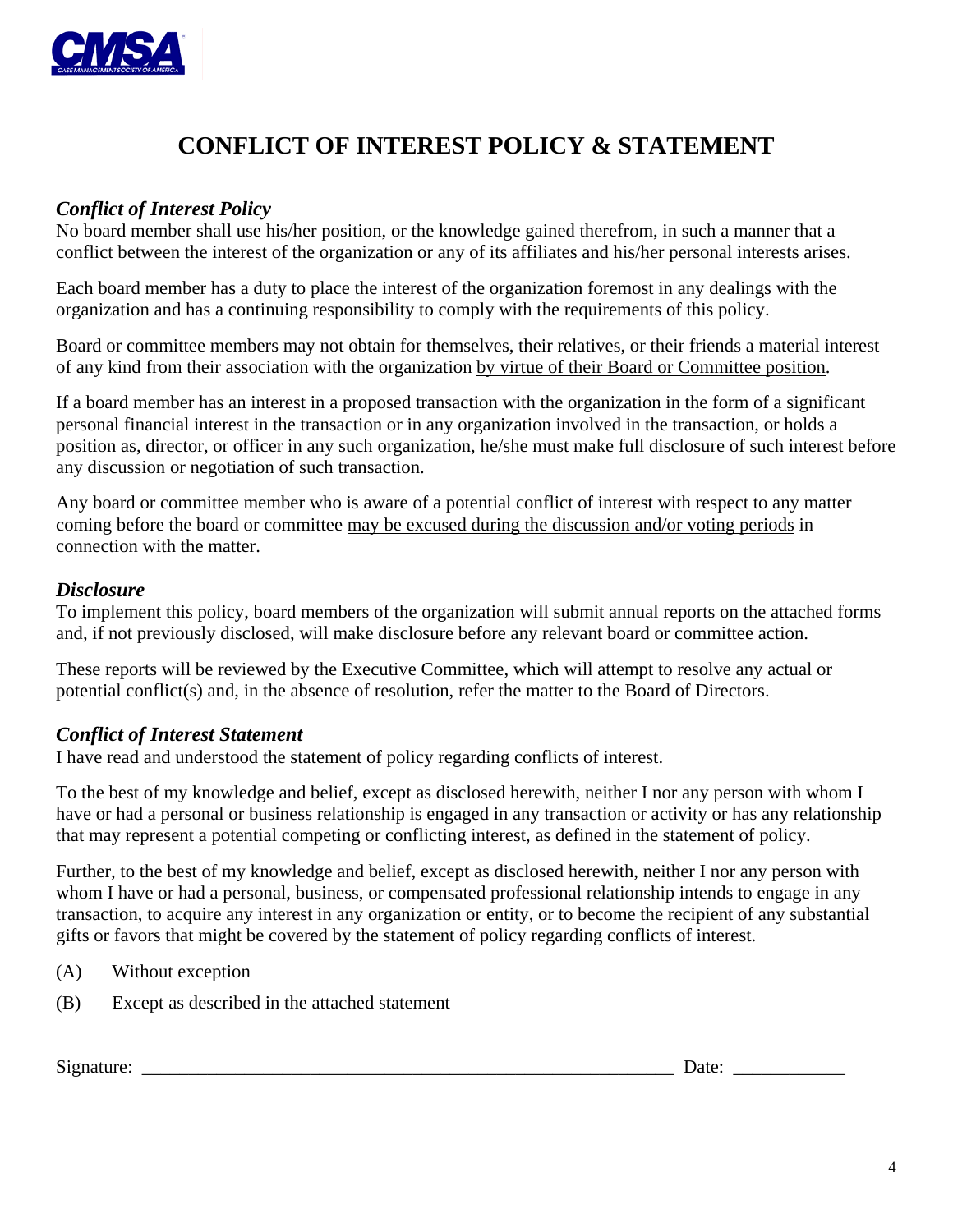

### **Charge to Board Members and Officers**

The responsibility you are accepting is exciting. You are called to be the leaders of this Chapter of a dynamic and growing organization which, with others around the country, will make a critical difference in healthcare delivery to an increasing circle of people in this community, and in the national and international healthcare arenas.

Let me tell you the inside story about Board membership – the part the bylaws do not cover:

- You will be called on to make sacrifices of your time, creative energy, resources and money.
- The requirements for serving this group will come at inconvenient times.
- Your commitment will require more than you presently imagine it will.
- You will be called upon to stretch all of your present problem solving and conflict resolution skills.
- Do not assume your present commitment lightly to do a good job will require all that is in you. If you find yourself giving less than your best – you are probably not doing a good job.

More than any other group of officers, you have the responsibility much like the founding fathers of our country to shape this group, and to design its potential.

Your attitudes and leadership consistency will be pivotal. To the extent you put aside differences and work well with one another, and to the degree you form the vision and work with positive excitement, the Chapter will flourish. The group can not rise above your leadership. You must stay far in the lead.

Will you, as newly elected officers and directors, realizing the responsibilities of leadership that have been placed upon you, agree to give of your time and energy to faithfully serve the (chapter name) in accordance with bylaws?

If so, please answer, "I will."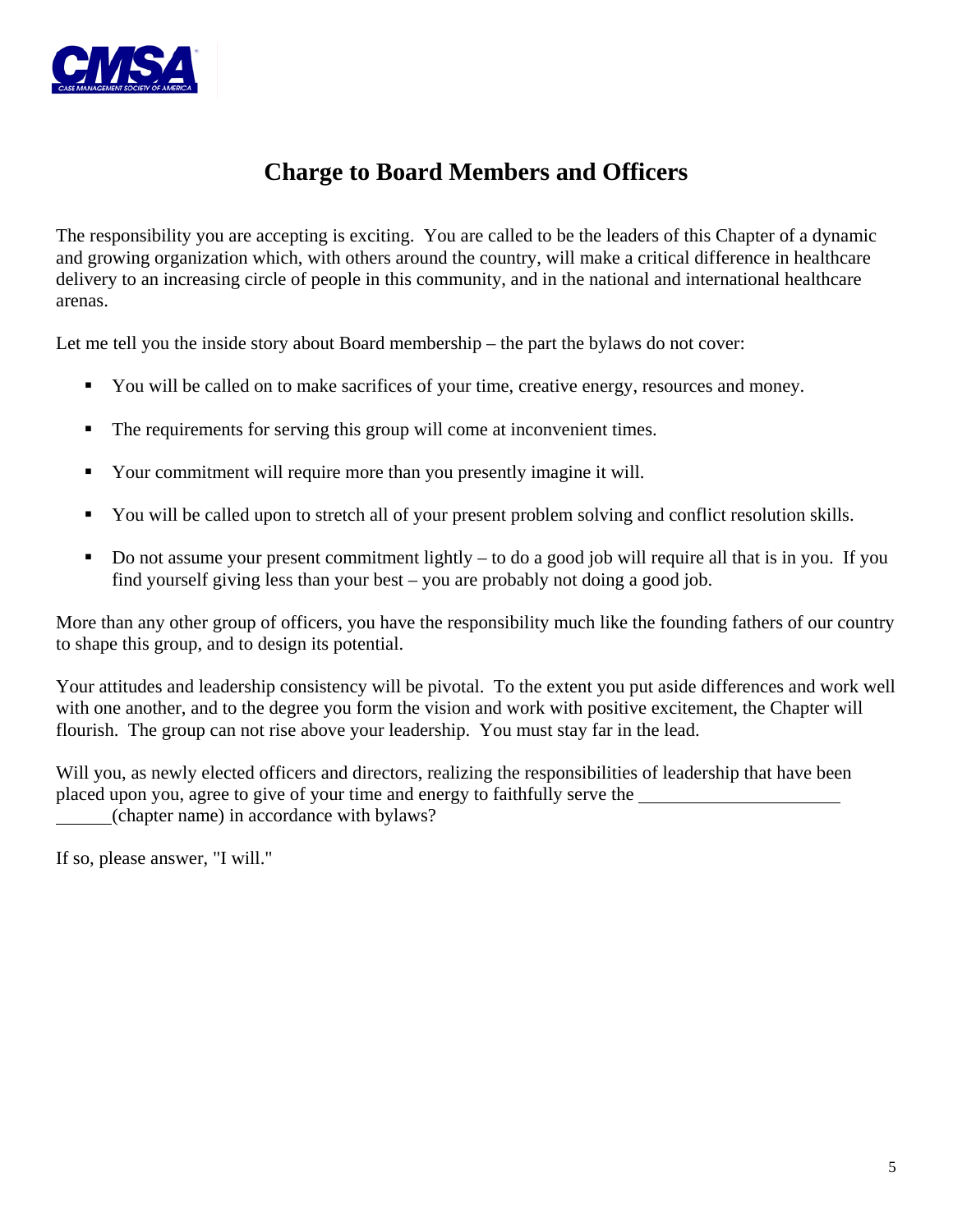

# **BOARD MEMBER INSTALLATION**

I, *(state name)* , recognizing the important responsibility I am undertaking in serving as a member of the board of directors of the *(chapter name)* , hereby pledge to carry out in a trustworthy and diligent manner all the duties and obligations inherent in my role as a board member.

I acknowledge that my primary role is:

- 1. To contribute to defining the *(chapter name)* 's mission and to govern the fulfillment of that mission, and;
- 2. To carry out the functions of the office of board member as outlined in the by-laws.

My role as a board member will focus on the development of board policies that govern the implementation of institutional plans and purposes.

I will exercise the duties and responsibilities of this office with integrity, collegiality and due care.

**Board Position Held** Term of Office

 $\overline{a}$ 

 $\overline{a}$ Signature of Incoming Board Member

Installed by:

Name Title

Date: